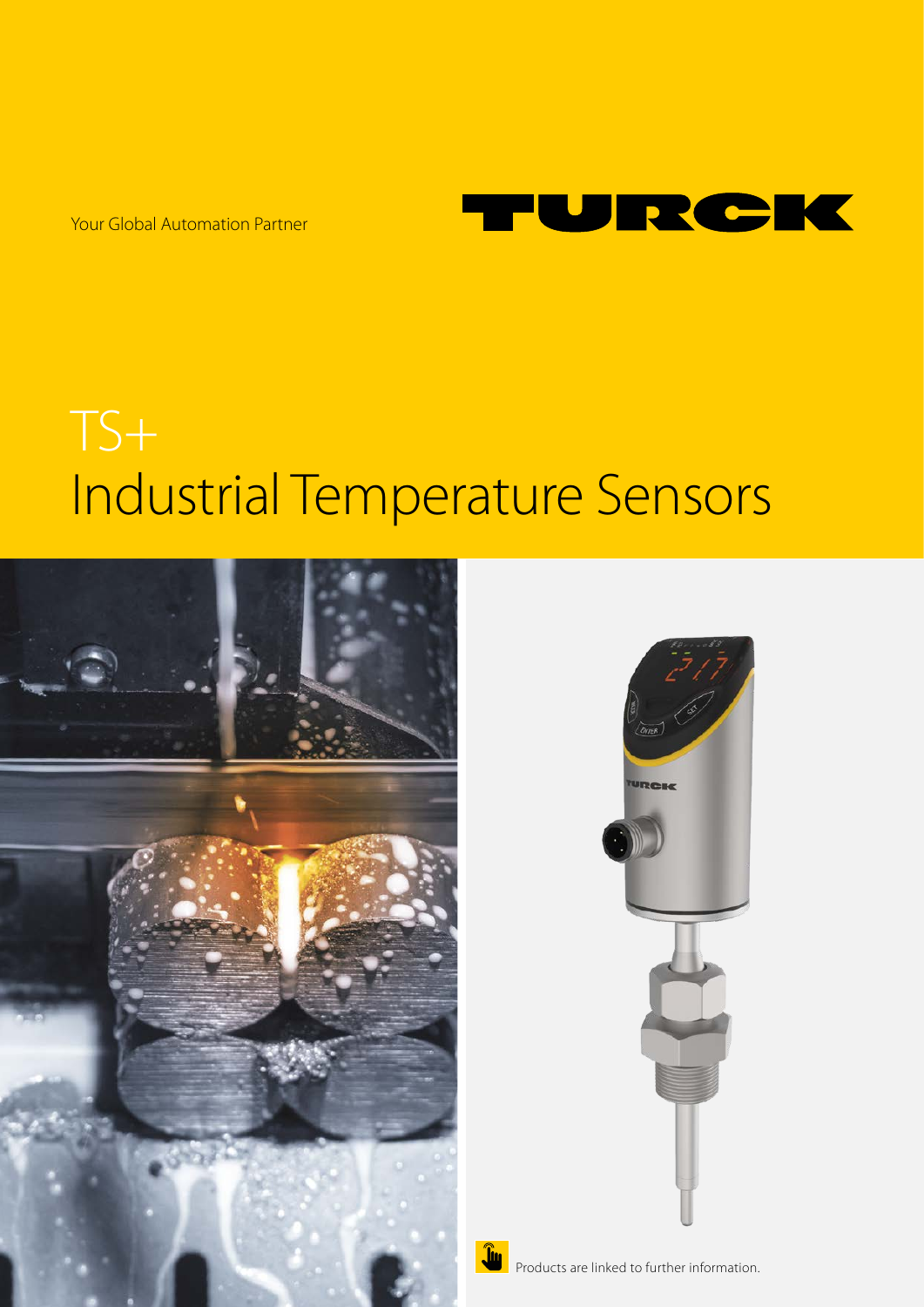

# TS+ Industrial Temperature Sensors with IO-Link

# Maximum freedom

The temperature sensors of the TS+ series allow for a reliable and reproducible measurement of process temperatures in industrial applications. The components are optimally equipped for both indoor and outdoor use.

The large number of measuring ranges and process connections available creates a wide range of variants to easily meet the majority of application requirements. In addition to the compact temperature sensors in the series, compact processing and display units for connecting separate temperature probes are also available. The devices support and automatically detect virtually all typical industrial temperature probes, such as resistance thermometers or thermocouples, giving users the maximum degree of freedom for selecting components.

# Conventional applications

Temperature sensors are typically used in the following applications:

- Lubrication
- Hydraulics
- Cooling

# Downtime reduction

The stainless steel housing in conjunction with the translucent front cap is an extremely robust design. The absence of mechanical operating elements ensures high wear resistance. The reduced number of sealing surfaces provides maximum protection from humidity and dust penetration – even outdoors, thanks to UV and salt spray resistant materials. The new sealing concepts make it possible to implement protection classes IP67 and IP69K. The TS+ series temperature sensors also offer high resistance to vibration and shock, as well as exceptional electromagnetic compatibility.

The overall concept is made complete by software-supported mechanisms. For example, the sensor features a locking mechanism in order to prevent accidental operation or even intentional manipulation. This makes it possible to lock out the sensor from local onsite access.

### Transparency via IO-Link events

The standard IO-Link events also ensure a transparent process, which can be evaluated at any time to significantly increase plant availability.

The user can select different smart data variables such as:

- Monitoring of extreme process values (electronic drag pointer)
- Operating hours/switching cycle monitoring
- Power supply monitoring
- Device internal temperature monitoring
- User interface lock monitoring

As an additional exclusive event, the compact processing and display units also offer connection monitoring between the actual temperature probe and the processing and display unit.



#### **Modular concept**

Turck's particularly variable portfolio of temperature sensors is made possible by its modular mechanical design. The standard M18 x 1 coupling nut makes it possible to adapt different process connections to the particular application. Short delivery times are guaranteed thanks to intelligent inventory management.



#### **Multicolor display**

The display can show all indicated information in green and also in red. This makes it possible to adapt the device optimally to the particular lighting conditions of the application. Several setting options also allow the display color to be linked to the status of the sensor switching outputs.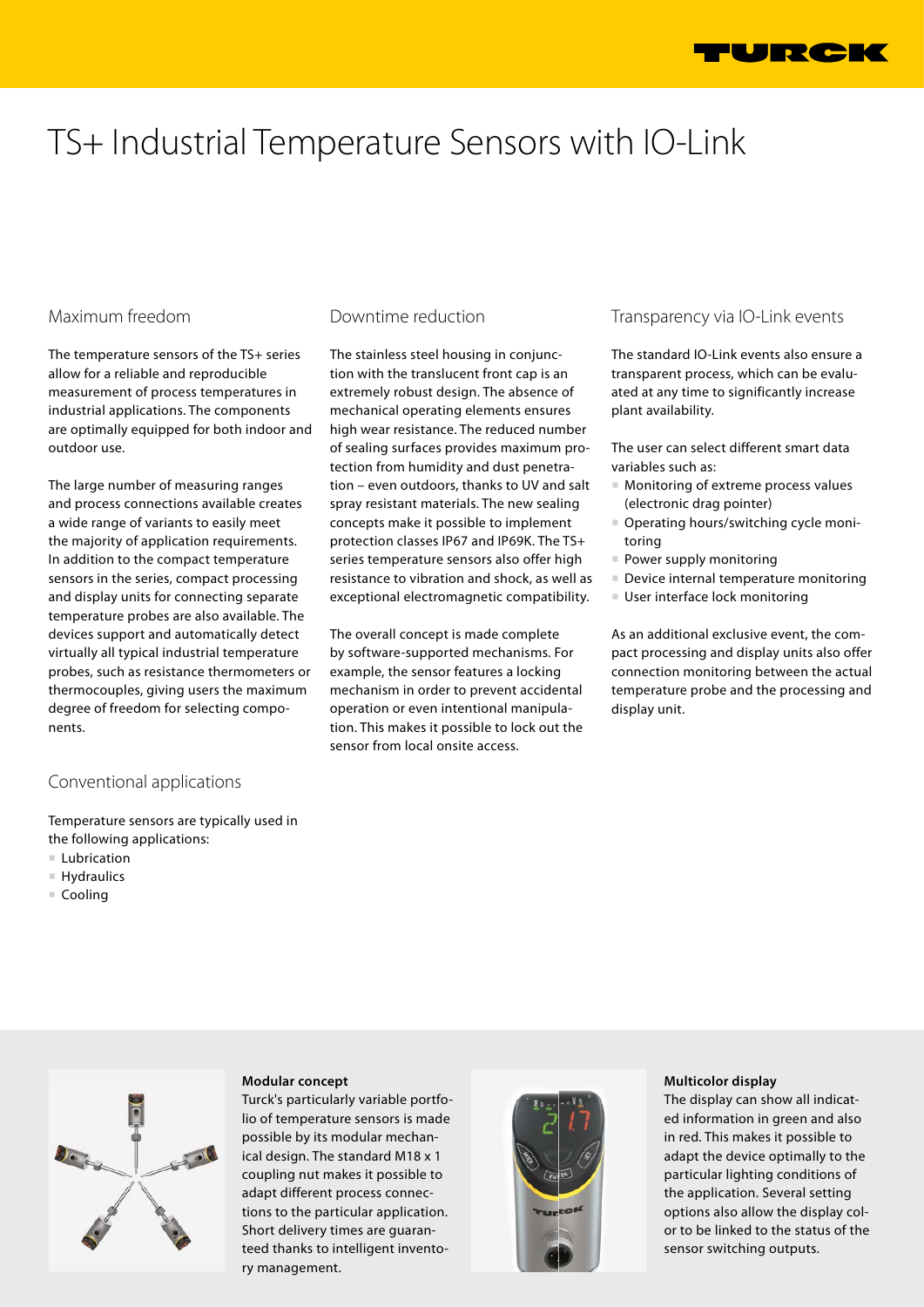

# Simple operation

The temperature switching points can be set in a few steps in the usual way, either according to the Turck or VDMA standard. The two-color 14-segment display offers users optimum support in navigating the menus.

The display can show process values in red or green so that it can be adapted to the lighting conditions of the particular plant. The color change can be linked here to the switching outputs in order to indicate the actual switching status in addition to the switching point LED.

Furthermore, the measured process value can also be displayed in  $°C$ ,  $°F$ , K or  $\Omega$  as required.

# Extended Functions

The extended functions enable the sensor to be reset to its previous settings (Undo function) as well as to the factory settings. The switching behavior of the outputs can be set to "Normally Open" (NO) and "Normally Closed" (NC). Additional hysteresis and filter functions enable the optimum adaption of the sensor even with complex applications.

### Features

- Innovative operating concept
- Specified according to IO-Link standard 1.1
- Support of multiple IO-Link events
- Variable IO-Link process data mapping
- Automatic temperature probe detection ■ Automatic detection of the required output characteristics
- 180° invertible multi-color display
- Rotatable sensor head
- Units with integrated or separate signal processors
- Excellent configuration options thanks to modular concept
- Variable process connection options with neutral M18 adapter
- Connection of resistance thermometers and thermocouples
- Excellent shock and vibration resistance
- Very large temperature processing range



**Switching output auto detection**  The characteristics of the sensor switching outputs are automatically detected by channel according to the connected input (PNP/NPN). The resulting reduction of variants minimizes configuration effort and eliminates potential error sources. The user saves time and costs.



#### **Analog output auto detection**

The characteristics of the sensor analog output are automatically detected according to the connected input signal (U/I). The resulting reduction of variants minimizes configuration effort and eliminates potential error sources. The user saves time and costs.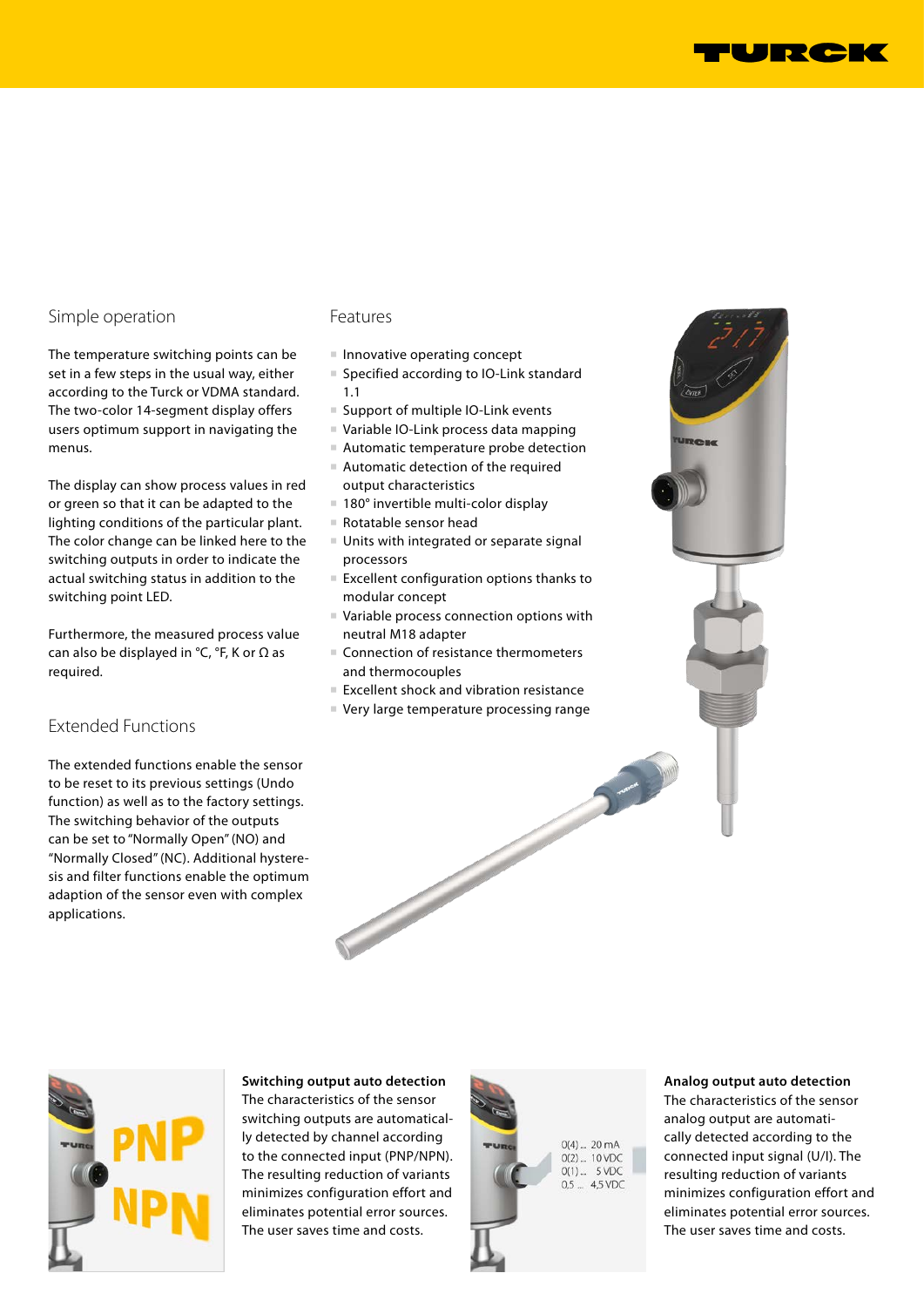

# Easy installation and commissioning

The TS+ series offers a large number of useful features to make the installation, connection and commissioning of the sensors as effective and straightforward as possible.

- The different designs allow maximum freedom for selecting components with a very large processing range
- The large selection of different process connections ensures simple connection to the process environment at hand
- The automatic selection of sensor output characteristics simplifies the connection to the controller environment
- Automatic probe detection simplifies sensor configuration and eliminates potential error sources
- The different IO-Link process data profiles enable the sensor to be adapted to existing systems and thus reduce the configuration and programming effort required
- The option of either Turck or VDMA standard menu guidance ensures intuitive operation of the sensor
- The freely rotatable sensor housing allows the display and connector to be aligned even after mounting



# Award-winning design and concept

The sensors of the TS+ series won the iF DESIGN AWARD in the Industry/Tools category. The prize has been awarded every year since 1954 for outstanding achievements in product design. The innovative cross-platform operating concept particularly impressed the jury.

Turck's new sensor series also won the most important prize of the automation sector, the AUTOMATION AWARD, which is awarded every year by readers of the elektroAutomation technical publication. The combination of a uniform technology concept and functional design made a big impression on the specialist audience.



#### **Temperature probe auto detection**

The processing and display unit automatically detects the characteristics of the connected probe. Sensor probes, such as Pt100, Pt1000 as well as various thermocouples and the connection types (2-, 3-, 4-wire), are automatically detected. The cold junction compensation is also automatic.



## **Adaptive process data mapping** Different IO-Link process data profiles enable the flexible integration of the sensor with a large degree of freedom – even into existing systems. Existing sensors – also from other manufacturers – can be exchanged or replaced very quickly. Complex changes in the PLC are kept to a minimum.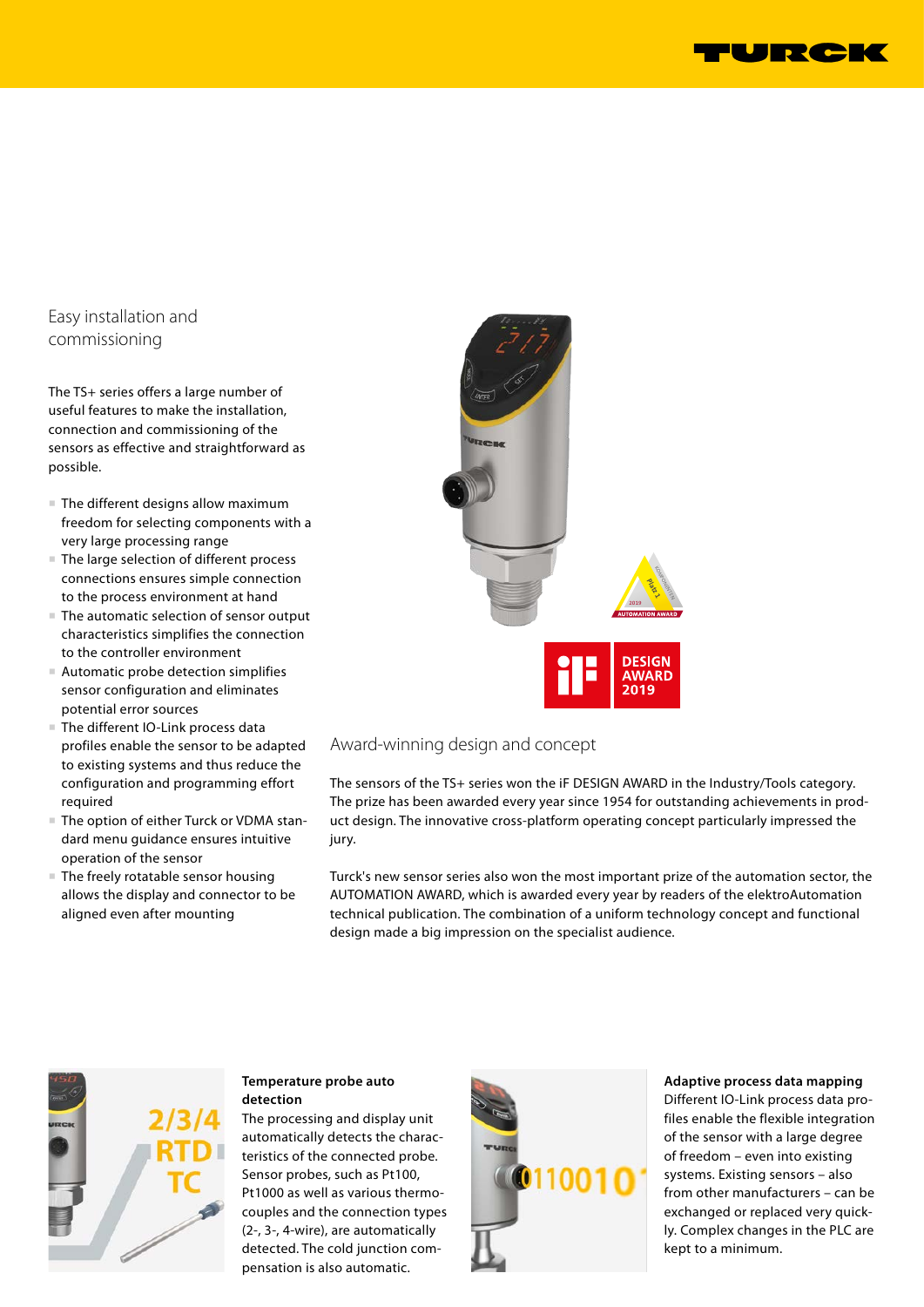

**Switching point LEDs** Two highly visible LEDs indicate the state of the two switching outputs

#### **Process value display**

The four-digit 14-segment display can show process values clearly in red or green

#### **Inscription**

The laser engraved translucent front cap and the stainless steel housing are abrasion resistant and offer a high contrast

#### **Adjustability**

The sensor head is freely rotatable by 340° and the display can be inverted 180°, thus simplifying the positioning of the electrical connection and user interface after mounting



#### **Tilted display**

The 45° display angle of the user interface offers greater convenience for operation and reading

#### **Status LEDs**

Additional LEDs indicate the status of the power supply, errors, the locking state as well as IO-Link communication

#### **Translucent front cap**

The front cap consists of a scratch-proof, temperature and impact resistant plastic

# **MODE, ENTER and SET**

Touch-sensitive touchpads with a large surface area ensure straightforward menu navigation, even with gloves





#### **Capacitive touchpads**

The sensor is operated using capacitive touchpads. These do not require any moving parts and are therefore abrasion and wear-free. An additional seal, as required with conventional mechanical operating elements, is not required.



#### **Maximum robustness**

The temperature sensors with their IP67 and IP69K protection offer very good resistance to shock and vibration, as well as a high pressure resistance, thus ensuring increased system availability. The design without mechanical pushbuttons also minimizes the number of sealing surfaces.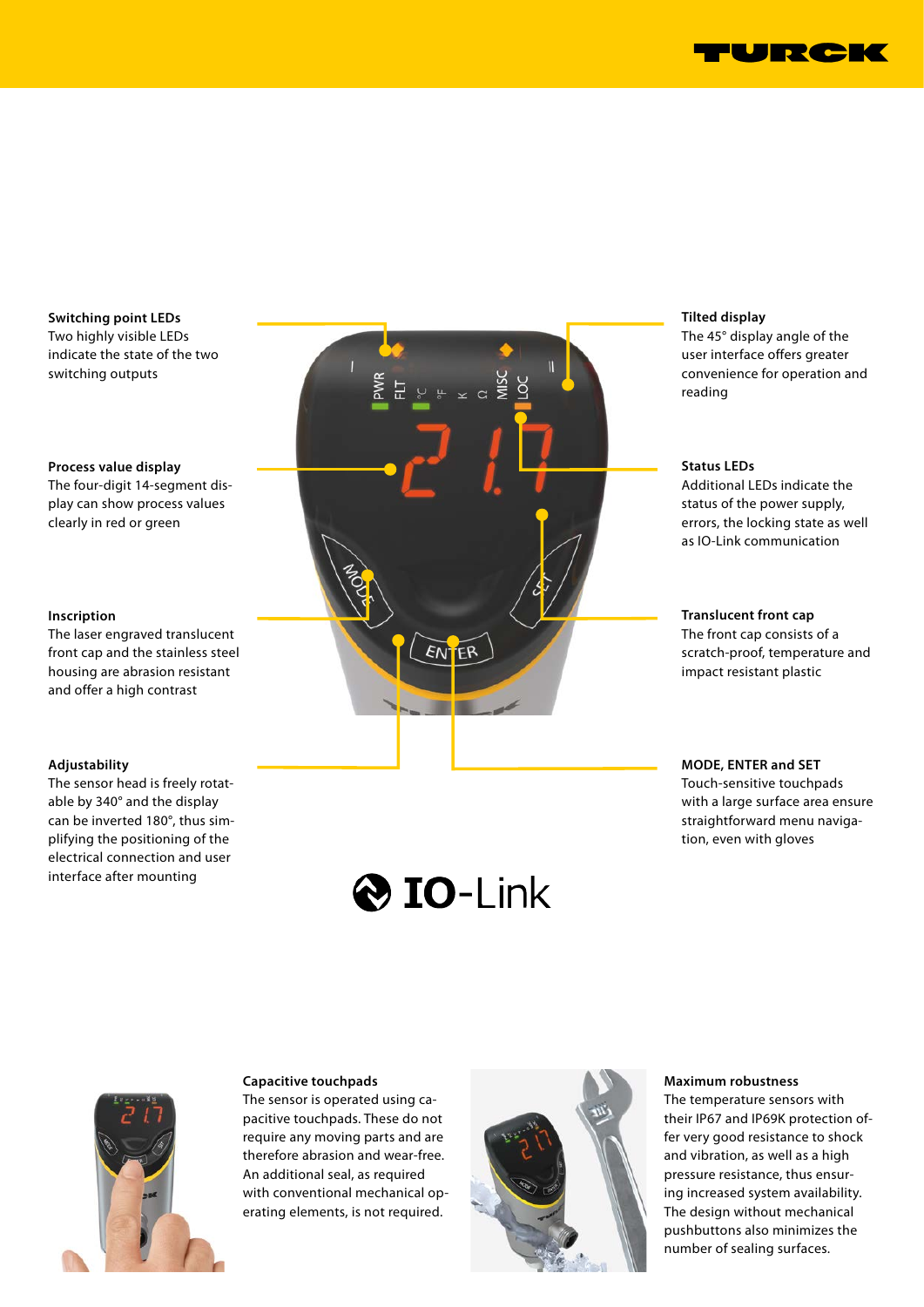

# Typical Applications



# Temperature measurement on hydraulic power units

In addition to the actual process temperature, the temperature of the hydraulic oil is an important process variable on hydraulic power units. A hydraulic temperature of over 80 °C can often cause lasting damage to components and a considerable shortening of component service life. This often requires the implementation of additional maintenance measures with cost-intensive downtimes. The temperature sensors of the TS+ series support the user in the control of cooling circuits so that these efficiently support the overall application as required.



# Temperature measurement on dosing heads

In order to ensure the quality and efficacy of sealing processes, the sealant temperature must not drop below a defined value. The temperature sensors of the TS+ series enable users to implement their specific requirements precisely and maintain the desired quality without losing excess energy in the system. Besides saving energy resources, the achieved temperature control can considerably extend the service life of the dosing head, thanks to the reduced input of thermal energy.



# Temperature measurement on drum washers

Drum washers are used to automatically clean components contaminated with oil and lubricant using water-based cleaning agent. This involves the supply of heated cleaning agents to the washing system, which optimize cleaning and reduce the drying times of the components. The temperature sensors of the TS+ series support the entire process – both for the optimum heating of the medium as well as for increasing the cycle rates and throughput rates.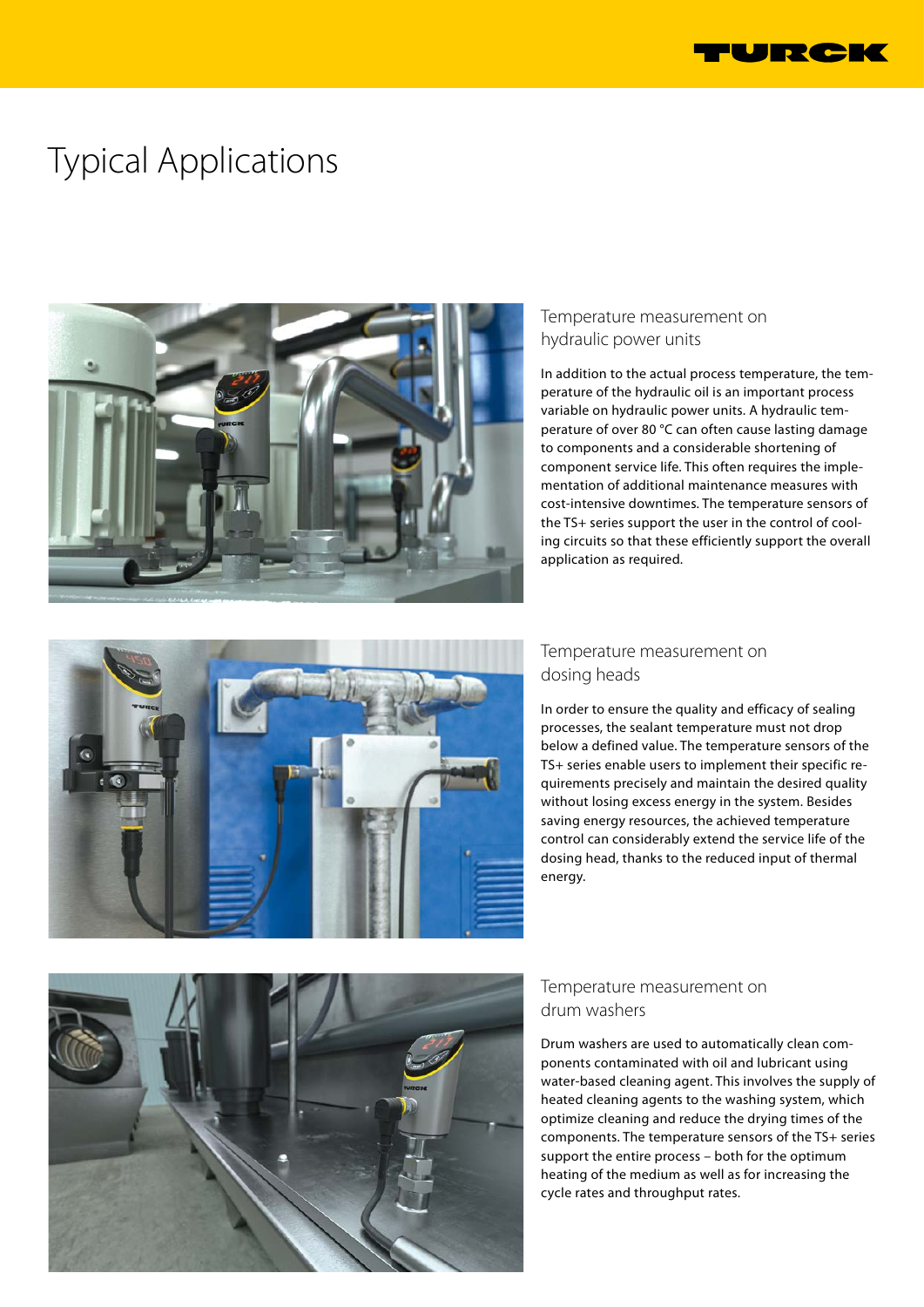

# Types and Features

# Compact temperature sensors – TS700

| Type code                                                                                        | Ident-No. |       | <b>Thread</b>    | <b>Measuring element</b> | <b>Measuring range</b> | Accuracy |
|--------------------------------------------------------------------------------------------------|-----------|-------|------------------|--------------------------|------------------------|----------|
| TS700-L016-16-2UPN8-H1141                                                                        | 100004377 | 16 mm | $G\frac{1}{2}$ " | Pt1000 class A           | $-50150 °C$            | ± 0.2K   |
| TS700-L016-30-2UPN8-H1141                                                                        | 100003635 | 16 mm | $1/2$ " NPT      | Pt1000 class A           | $-50150 °C$            | ± 0.2K   |
| TS700-L050-16-2UPN8-H1141                                                                        | 100004379 | 50 mm | $G\frac{1}{2}$ " | Pt1000 class A           | $-50150 °C$            | ± 0.2K   |
| TS700-L050-30-2UPN8-H1141                                                                        | 100004378 | 50 mm | $1/2$ " NPT      | Pt1000 class A           | $-50150 °C$            | ± 0.2K   |
| Immersion sensors   24 VDC   Transistor switching signal (2-channel)   IO-Link   PNP/NPN   NO/NC |           |       |                  |                          |                        |          |
|                                                                                                  | Ident-No. |       | <b>Thread</b>    |                          |                        |          |
| Type code                                                                                        |           |       |                  | <b>Measuring element</b> | <b>Measuring range</b> | Accuracy |
| TS700-L016-30-LI2UPN8-H1141                                                                      | 100003641 | 16 mm | $G\frac{1}{2}$ " | Pt1000 class A           | $-50150 °C$            | ± 0.2K   |
| TS700-L016-16-LI2UPN8-H1141                                                                      | 100004380 | 16 mm | $1/2$ " NPT      | Pt1000 class A           | $-50150 °C$            | ± 0.2K   |

TS700-L050-16-LI2UPN-H1141 100004383 50 mm ½" NPT Pt1000 class A -50…150 °C ± 0.2K Immersion sensors | 24 VDC | Transistor switching signal (1-2 channel) | IO-Link | PNP/NPN | NO/NC | Analog signal (1-1 channel) | 0 (4)…20 mA, 0 (2)10 VDC, 0…5 VDC, 1…6 VDC, 0.5…4.5 VDC, inverted

Compact processing and display unit – TS720 for connecting resistance thermometers (RTD) and thermocouples (TC)

[TS700-L050-30-LI2UPN-H1141](https://www.turck.de/en/product/0000004d000017aa0001003a) 100004381 50 mm G½" Pt1000 class A -50…150 °C ± 0.2K

| Type code                                                                                                    | Ident-No. | <b>Measuring element</b>                                                                                                                                                 | <b>Processing range</b> | Display accuracy |  |  |  |
|--------------------------------------------------------------------------------------------------------------|-----------|--------------------------------------------------------------------------------------------------------------------------------------------------------------------------|-------------------------|------------------|--|--|--|
| TS720-2UPN8-H1141                                                                                            | 100003633 | Depending on temperature probe                                                                                                                                           | $-2001800 °C$           | ± 0.1K           |  |  |  |
| Processing and display unit   24 VDC   Transistor switching signal (1-2 channel)   IO-Link   PNP/NPN   NO/NC |           |                                                                                                                                                                          |                         |                  |  |  |  |
|                                                                                                              |           |                                                                                                                                                                          |                         |                  |  |  |  |
|                                                                                                              |           |                                                                                                                                                                          |                         |                  |  |  |  |
| Type code                                                                                                    | Ident-No. | <b>Measuring element</b>                                                                                                                                                 | <b>Measuring range</b>  | Display accuracy |  |  |  |
| TS720-LI2UPN8-H1141                                                                                          | 100003640 | Depending on temperature probe                                                                                                                                           | $-2001800 °C$           | ± 0.1K           |  |  |  |
|                                                                                                              |           | Processing and display unit   24 VDC   Transistor switching signal (1-2 channel)   IO-Link   PNP/NPN   NO/NC   Analog signal (0-1 channel)   0 (4)20 mA, 0 (2)10 VDC, 05 |                         |                  |  |  |  |

The compact processing and display units support the connection of Pt100 and Pt1000 resistance thermometers in 2-, 3- and 4-wire technology as well as type T, S, R, N, K, J, E and B thermocouples. Turck offers a broad portfolio of temperature probes and accessories, including:

Temperature probes – Resistance thermometers (RTD) Process connection via compression fitting

| Type code              | Ident-No. | Ø                |                  | <b>Measuring</b><br>element | <b>Measuring</b><br>range | <b>Note</b>                        |
|------------------------|-----------|------------------|------------------|-----------------------------|---------------------------|------------------------------------|
| TP-306A-CF-H1141-L1000 | 9910479   | 6 <sub>mm</sub>  | 1000 mm          | Pt100 class A               | $-50105 °C$               | Connection to TS 720 <sup>1)</sup> |
| TP-306A-CF-H1141-L2000 | 9910480   | 6 mm             | 2000 mm          | Pt100 class A               | $-50105 °C$               | Connection to TS 720 <sup>1)</sup> |
| TP-306A-CF-H1141-L5000 | 9910481   | 6 mm             | 5000 mm          | Pt100 class A               | $-50105$ °C               | Connection to TS 720 <sup>1)</sup> |
|                        |           |                  |                  |                             |                           |                                    |
| TP-206A-CF-H1141-L100  | 9910475   | 6 mm             | $100 \text{ mm}$ | Pt100 class A               | $-50500$ °C               | Connection to TS 720 <sup>1)</sup> |
| TP-206A-CF-H1141-L150  | 9910476   | 6 mm             | 150 mm           | Pt100 class A               | $-50500 °C$               | Connection to TS 720 <sup>1)</sup> |
| TP-206A-CF-H1141-L200  | 9910477   | 6 mm             | 200 mm           | Pt100 class A               | $-50500 °C$               | Connection to TS 720 <sup>1)</sup> |
| TP-206A-CF-H1141-L300  | 9910478   | 6 mm             | 300 mm           | Pt100 class A               | $-50500 °C$               | Connection to TS 720 <sup>1)</sup> |
|                        |           |                  |                  |                             |                           |                                    |
| TP-203A-CF-H1141-L100  | 9910402   | $3 \, \text{mm}$ | $100 \text{ mm}$ | Pt100 class A               | $-50500 °C$               | Connection to TS 720 <sup>2)</sup> |
| TP-203A-CF-H1141-L150  | 9910403   | 3 mm             | 150 mm           | Pt100 class A               | $-50500 °C$               | Connection to TS 720 <sup>2)</sup> |
| TP-203A-CF-H1141-L200  | 9910482   | 3 mm             | 200 mm           | Pt100 class A               | $-50500 °C$               | Connection to TS 720 <sup>2)</sup> |
| TP-203A-CF-H1141-L300  | 9910474   | 3 mm             | 300 mm           | Pt100 class A               | $-50500$ °C               | Connection to TS 720 <sup>2)</sup> |

<sup>1)</sup> Recommended electromechanical connection between temperature probe and processing unit: direct, alternatively with standard or shielded sensor cable 2) Recommended electromechanical connection between temperature probe and processing unit: depending on application with standard or shielded sensor cable